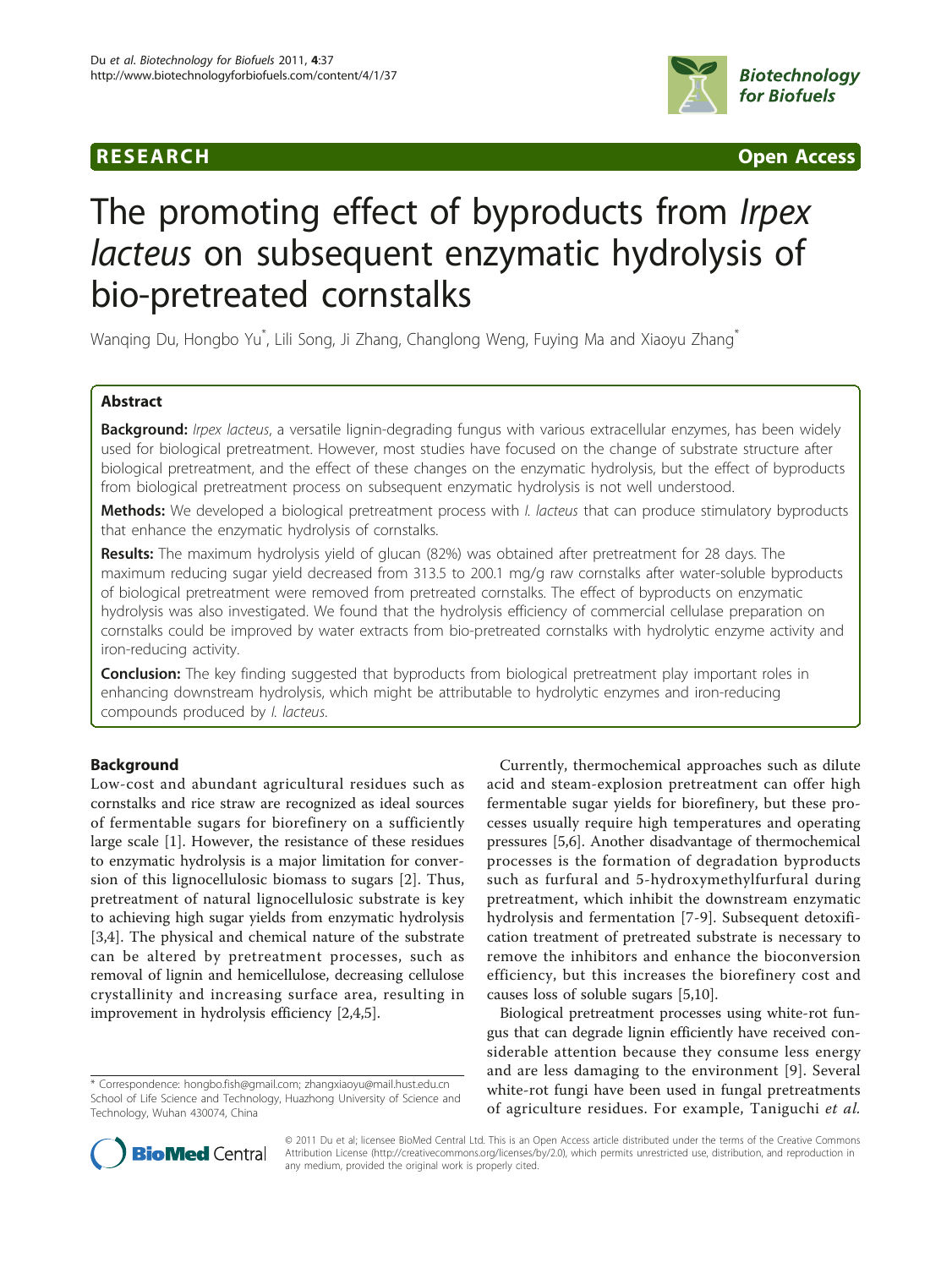[[11\]](#page-6-0) reported that the susceptibility of rice straw to enzymatic hydrolysis was increased by pretreatment with Pleurotus ostreatus. Bak et al. [\[12\]](#page-6-0) used the whiterot fungus Phanerochaete chrysosporium to treat rice straw by submerged fermentation (SmF), and found that from 100 g of rice straw containing 35.7 g of glucan, 20.6 g of glucose was recovered by enzymatic hydrolysis. White-rot fungal pretreatment can improve enzymatic saccharification by degrading lignin and increasing substrate porosity [[11](#page-6-0),[13](#page-6-0)]; however, most biological pretreatment processes have very low hydrolysis yields [[5,9](#page-6-0)], thus it is necessary to improve the process by using efficient strains that can enhance enzymatic hydrolysis.

Currently, alterations in the structure, chemistry and enzymatic hydrolysis of lignocellulose after biological pretreatment with white-rot fungi have been investigated widely, but few studies have focused on the effect on the downstream hydrolysis of byproducts from these biological pretreatments. It is usually believed that the byproducts do not inhibit the subsequent hydrolysis because biological pretreatment is a natural and mild pretreatment process [[9\]](#page-6-0), but it is not known whether these various byproducts such as enzymes and other metabolites, which can be left in pretreated cornstalks after the biological pretreatment, might actually enhance the downstream processes. During fungal pretreatment, efficient degradation of lignin depends mainly on the ligninolytic enzymes produced by the white-rot fungi, including lignin peroxidases [[14\]](#page-7-0), manganese peroxidases (Mnp) and laccases [[15\]](#page-7-0). Some low-molecular-weight metabolites such as chemical oxidative agents and natural mediators of ligninolytic enzymes might be also involved in the lignin biodegradation [[16,17](#page-7-0)]. In addition, white-rot fungi can produce hydrolytic enzymes that can use the substrate polysaccharides to provide the carbon source for the fungal growth. These enzymes and metabolites left in the pretreated cornstalks may continue playing an important role in the subsequent enzymatic hydrolysis. Some studies have indicated that combinations of ligninolytic enzymes, mediators and commercial cellulases might enhance the enzymatic hydrolysis of softwood [[18](#page-7-0)]. Therefore, the byproducts from fungal pretreatment might contribute to the release of fermentable sugars from lignocellulose if fungal strains that can produce abundant hydrolytic and ligninolytic enzymes are used in the biological pretreatment.

The white-rot fungus *Irpex lacteus* is a versatile lignindegrading fungus, which has been widely studied for bioremediation and food biotechnology [\[19\]](#page-7-0). During biodegradation, I. lacteus can produce various extracellular oxidative and hydrolytic enzymes [[20\]](#page-7-0). Our previous research found that *I. lacteus* was able to cause efficient degradation and modification of lignin during solid-state fermentation using cornstalks as sole nutrient source, and that this could contribute to reducing the resistance of cornstalks to enzymatic hydrolysis [[21\]](#page-7-0). Thus, we developed a biological pretreatment process that produced stimulatory byproducts, using I. lacteus to enhance the enzymatic hydrolysis of cornstalks in this study. The effect of these byproducts on the downstream hydrolysis was investigated further.

# Methods

# Microorganism and inoculum

Irpex lacteus CD2 was isolated (Shennong Nature Reserve, Hubei, China), and maintained on potato dextrose agar (PDA) slants at 4°. The inoculum was grown on potato dextrose broth (PDB) medium for 7 days at 28°C.

# Biological pretreatment

Cornstalks (provided by Ruyi Tian, Macheng, China) were ground to pass through a 0.9 mm screen, and then air-dried. Biological pretreatment with I. lacteus was carried out in 250-ml Erlenmeyer flasks with 2 g of cornstalks and 5 ml of distilled water. Flasks were sterilized in the autoclave for 30 minutes at 121°C, and aseptically inoculated with 2 ml of fungal inoculum. Cultures were statically incubated at 28°C. Samples of the pretreated cornstalks were subjected to enzymatic hydrolysis after 0, 7, 14, 28 and 42 days, respectively. Twelve flasks of cultures were collected at each pretreatment time; three of these were dried at 60°C for 72 hours to determine the weight loss and chemical components, while the remaining nine were used for enzymatic hydrolysis after biological pretreatment.

#### Removal of byproducts

After pretreatment, three flasks of cultures were rinsed three times with distilled water (200 times the volume of the culture), and then subjected to subsequent enzymatic hydrolysis to evaluate the effect of the water-soluble byproducts from the biological pretreatment on the hydrolysis. In addition, three flasks of cultures were dried at 60°C for 72 hours, and then subjected to the same enzymatic hydrolysis to evaluate the effect of thermolabile byproducts on the hydrolysis.

#### Enzymatic hydrolysis

The enzymatic-hydrolysis experiments were carried out using cornstalks, with 2.0% substrate in 50 mmol/l sodium acetate buffer (pH 4.8) and cellulase (30 filter paper units (FPU) per gram substrate) at  $48 \pm 2^{\circ}$ C. Three parallel hydrolysis experiments were performed at each pretreatment time, using a commercial cellulase preparation (Wuxi Xuemei Enzyme Preparation Technology Co., Wuxi, China). The reaction was interrupted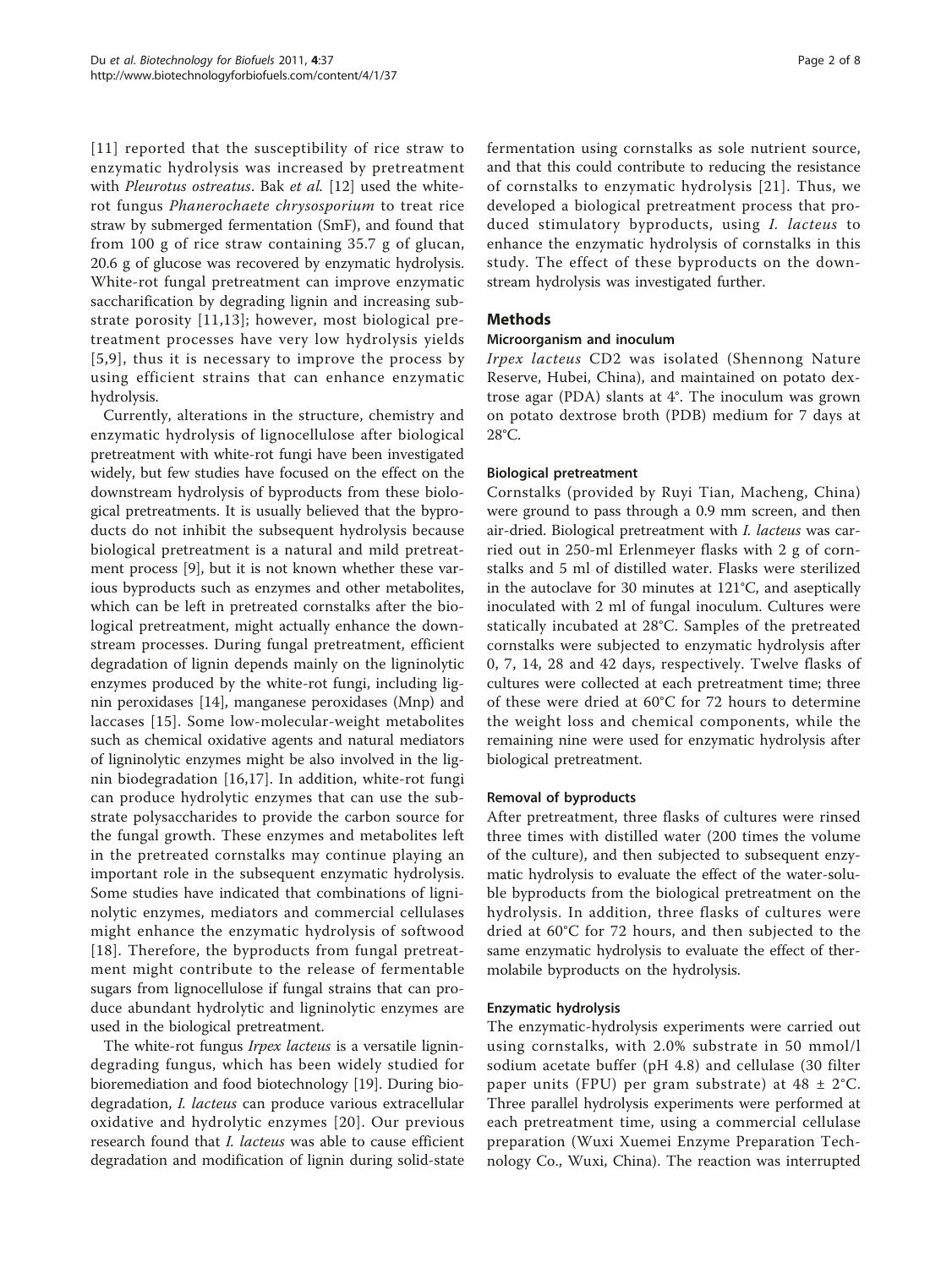<span id="page-2-0"></span>after 3, 6, 12, 24, 36, 48 and 72 hours of hydrolysis, and the mixture filtered through filter paper. The amounts of reducing sugar after enzymatic hydrolysis were measured with 3,5-dinitrosalicylic acid (DNS) [[22\]](#page-7-0), and the reducing sugar yield was calculated as follows:

Reducing sugar yield (mg/g raw cornstalks) =  $\frac{\text{amount of reducing sugar produced after enzymatic hydrolysis} \times 0.9}{\text{amount of raw constants}}$ 

The glucose in the hydrolyzate was also determined by a high-performance liquid chromatography (HPLC) system (model 1200, Agilent Technologies Inc., Santa Clara, US) using a column (Sugar Pak 1; Waters Ltd, Milford, US) and a refractive index (RI) detector (G1362A, Agilent Technologies Inc., Santa Clara, US). The mobile phase used was deionized water. The column was used at a flow rate of 0.6 ml/min and a column temperature of 75°C. The overall yield of glucose was calculated as follows:

```
Overall yield of glucose (\%) = \frac{\text{amount of glucose produced after enzymatic hydrolysis} \times 0.9 \times 100}{\text{Total velocity}}ount of glucan in the raw cornstalk
```
The hydrolysis yield of glucan was calculated as follows:

Hydrolysis yield of glucan  $(\%)$  =  $\frac{\text{amount of glucose produced after enzymatic hydrolysis} \times 0.9 \times 100}{\text{m}$ amount of glucan in the pretreated cornstalks

#### Enzymatic hydrolysis of cornstalks with byproducts

A sample (1 g) of the pretreated cornstalks was immersed in 50 ml of distilled water to obtain water extracts containing the byproducts of biological pretreatment. The extraction test was performed with shaking (150 rpm) at  $28 \pm 2^{\circ}$ C for 4 hours. Samples (8 ml) of the water extracts were collected and incubated in plugged 10 ml plastic test tubes with 0.16 g of cornstalks and 30 FPU/g of commercial cellulase at  $48 \pm 2^{\circ}$ C. Three parallel hydrolysis experiments were carried out at each pretreatment time. The reaction was interrupted after 3, 6, 12, 24, 36, 48 and 72 hours, and the mixture was passed through filter paper. The reducing sugar in the filtrate was measured using DNS reagent [\[22](#page-7-0)].

#### Enzyme and iron-reducing activities

The water extracts of pretreated cornstalks were assayed to determine the ligninolytic and hydrolytic enzymes and iron-reducing activities. The activities of total cellulase, endoglucanase, cellobiohydrolase and xylanase were determined in 50 mmol/l sodium acetate buffer (pH 4.8) at 50°C by monitoring the release of reducing sugar, using the following substrates, respectively: filter paper strip (Whatman number1), carboxymethycellulose sodium, microcrystalline cellulose, and xylan [[23,24\]](#page-7-0).  $\beta$ glucosidase activity was determined using  $\rho$ -nitrophenyl- $\beta$ -D-glucopyranoside [\[24](#page-7-0)], and lactase activity using 2,2azinobis-(3-ethylbenzthiazoline-6-sulfonate) [\[15](#page-7-0)]. Lignin

peroxidase (LiP) activity was measured by monitoring the oxidation of Azure B (pH 4.5) in 50 mmol/l sodium tartrate buffer [[25\]](#page-7-0). Manganese peroxidase (Mnp) activity was measured by monitoring the formation of  $Mn<sup>3</sup>$ + -malonate complexes at pH 4.5 in 50 mol/l sodium malonate buffer [[26\]](#page-7-0); one unit of enzyme activity was defined as the amount of enzyme releasing 1 μmol of product per minute under assay conditions. Iron-reducing activity was determined by monitoring  $Fe<sup>3+</sup>$ -reduction based on formation of the ferrozine- $Fe<sup>2+</sup>$  complex, and was defined as the rate of absorbance increase at 562 nm (A/min) [[27](#page-7-0)].

#### Chemical components of cornstalks

The levels of acid-soluble lignin (ASL), acid-insoluble lignin (AIL), glucan and xylan in all samples were determined according to the procedures in Determination of Structural Polysaccharides and Lignin in Biomass (2006) from the National Renewable Energy Laboratory (NREL). Lignin content was calculated as the sum of ASL and AIL content. Xylan and glucan contents were calculated based on xylose and glucose, using anhydro corrections of 0.88 and 0.9, respectively.

#### Results and discussion

# Effect of biological pretreatment on cornstalk components

We found changes in the percentage composition of cornstalk components during the biological pretreatment (Figure 1). The results indicated that I. lacteus was an efficient lignin-degrading fungus, able to produce a lignin-degradation yield of 37.6% after 42 days of pretreatment. During this biological pretreatment, polysaccharide degradation is unavoidable because the fungal

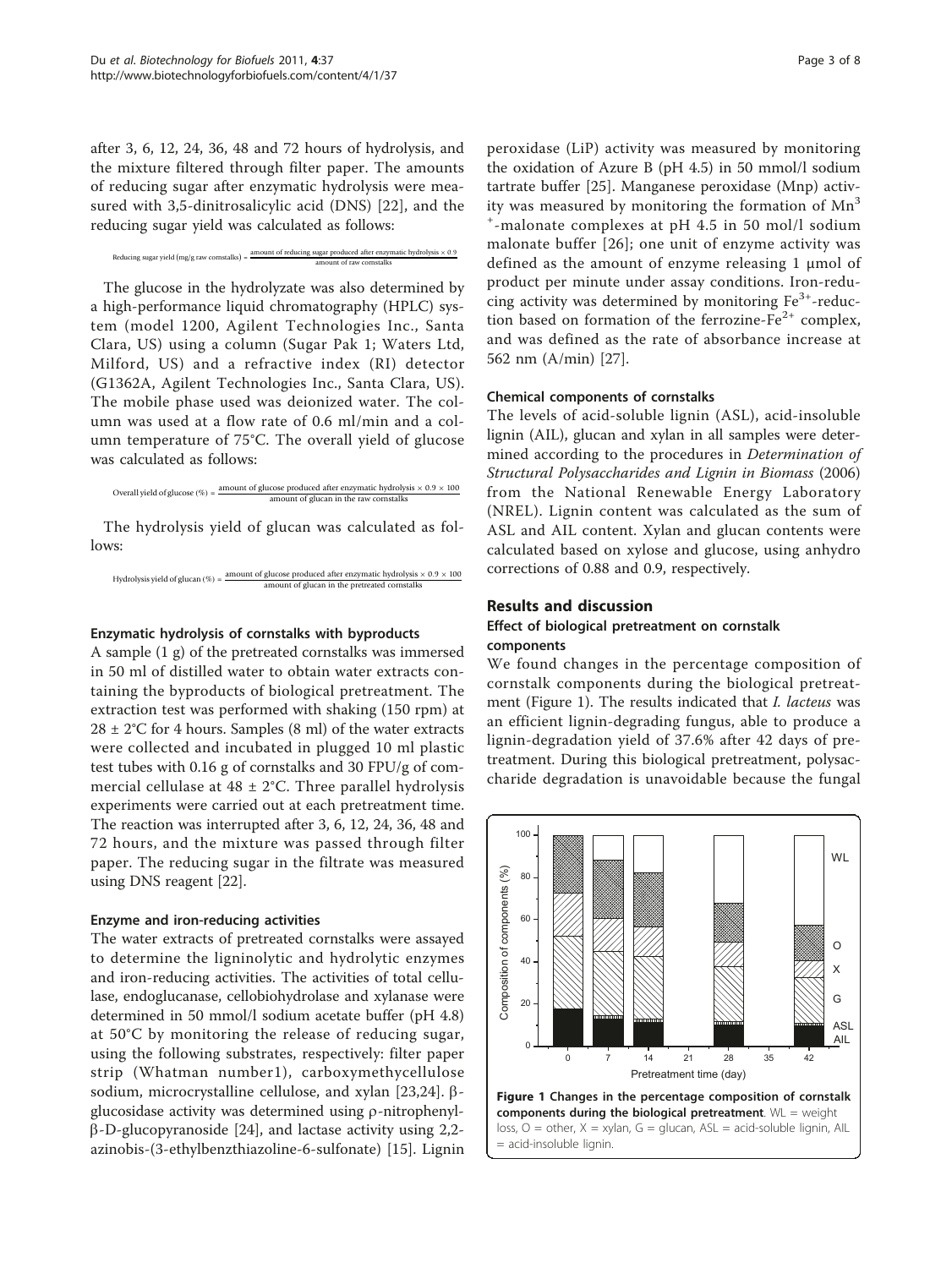growth requires a carbon source; the losses of glucan and xylan were 37.5% and 59.7%, respectively, after 42 days of pretreatment. The lignin and xylan degradation caused by I. lacteus can result in decreasing the recalcitrance of the cornstalks to enzymatic hydrolysis, but the glucan degradation increases the glucose loss during the pretreatment, therefore it is important to achieve a balance between the increase in overall saccharification yield and the consumption of polysaccharides during the biological pretreatment. Interestingly, the removal of lignin and xylan was more rapid at the early stages of pretreatment than at the advanced stages, with losses of 28%, 31.5% and 13.7%s for lignin, xylan and glucan, respectively, after 14 days of pretreatment. From this, it can be concluded that I. lacteus utilizes xylose more easily than glucose as its carbon source at the early stage of pretreatment, which results in the decrease in glucose consumption.

# Enzymatic hydrolysis of cornstalks

I. lacteus significantly improved the enzymatic hydrolysis of cornstalks (Figure [2a](#page-4-0), [3a](#page-5-0)). The maximum reducing sugar yield (313.5 mg/g cornstalk) and overall glucose yield (236.9 mg/g raw cornstalks) was achieved after 28 days of pretreatment, increasing by 2.07 and 2.32 times, respectively, compared with untreated cornstalks. Hydrolysis of pretreated straw has been reported widely [[28\]](#page-7-0). The hydrolysis yields of straw pretreated with thermochemical processes are usually about 80 to 100%, but those of straw pretreated with biological processes are usually very low [[5\]](#page-6-0). The maximum hydrolysis yield of cornstalk glucan was 82.0% of theoretical yield after 28 days of biological pretreatment in the present study (Figure [3b](#page-5-0)), which was much higher than the maximum glucan hydrolysis yield (64.9%) reported for rice straw pretreated with SmF using P. chrysosporium in a recent study [\[12\]](#page-6-0), and only slightly lower than that of cornstalk pretreated with thermochemical processes. In the present study, we used solid-state fermentation (SSF) without an additional nutrient source during the biological pretreatment. SSF simulates the natural growth state of fungi, and is particularly suitable for deconstruction of lignocellulose by white-rot fungi. Compared with SmF, SSF has many potential advantages for biological pretreatment, including lower energy and water consumption, lower cost, simpler fermentation technique, and lower risk of contamination [\[9,](#page-6-0)[29](#page-7-0)]. Thus, SSF using I. lacteus is a promising process for biological pretreatment of cornstalks.

Despite the relatively high hydrolysis yield from the biological pretreatment, the process still needs a long pretreatment time because of the restrictions imposed by the growth and degradation rates of the fungi. Recently, some combined processes using thermochemical and biological pretreatment have been used to speed up the biological processes. In our previous studies, the time taken for the biological process could be shortened to 15 days when fungal pretreatment with I. lacteus was combined with alkali pretreatment [[30\]](#page-7-0). Future development of powerful biotechnology and engineering tools will undoubtedly speed up this process further. Nevertheless, biological pretreatment usually requires a longer time than thermochemical pretreatment. For example, the time taken for dilute acid pretreatment is usually shorter than 60 minutes [[4](#page-6-0),[5\]](#page-6-0); however, special anticorrosion heating equipment with compression resistance and high water consumption are required for this. By contrast, a biological pretreatment process using SSF is carried out at near room temperature (20-30°C), has relatively low energy and water consumption, and does not need special equipments, which can partly compensate for the production cost involved with the longer pretreatment time. It is noteworthy that the biological process needs no chemicals and is thus less damaging to the environment, which can save the cost of pollution treatment. In addition, it was reported previously that I. lacteus is able to grow and reproduce efficiently under non-sterile conditions, indicating that an on-farm biological pretreatment process might be developed in future [[19\]](#page-7-0). Having the production process on the farm may offer lower cost, and practical and sustainable processes. Thus, biological pretreatment using SSF should be a competitive process compared with thermochemical processes, both economically and from an environmental protection point of view.

Enhancement of enzymatic hydrolysis after biological pretreatment has usually been attributed to the lignin biodegradation [\[5,11](#page-6-0)]. Selective lignin-degrading fungi are usually considered good candidates for biological pretreatment because they can significantly decrease the lignin content in lignocellulose. Although I. lacteus is an efficient lignin-degrading fungus, we found that it had a selective lignin-degrading ability only in the early stages of pretreatment. I. lacteus produced only slight degradation of the lignin from 14 to 28 days of biological pretreatment (Figure [1](#page-2-0)). However, it was found that the enzymatic hydrolysis of pretreated cornstalks increased greatly during this period. The reducing sugar yield of the pretreated cornstalk after 28 days of pretreatment was 1.70 time that after 14 days of pretreatment, indicating that there might be other factors playing important roles in enhancing the enzymatic hydrolysis.

# Effect of byproducts on the enzymatic hydrolysis

It is well known that white-rot fungi can produce abundant ligninolytic and hydrolytic enzymes during SSF [[29](#page-7-0)]. The enzymes left in bio-pretreated cornstalks can act as byproducts and might affect the subsequent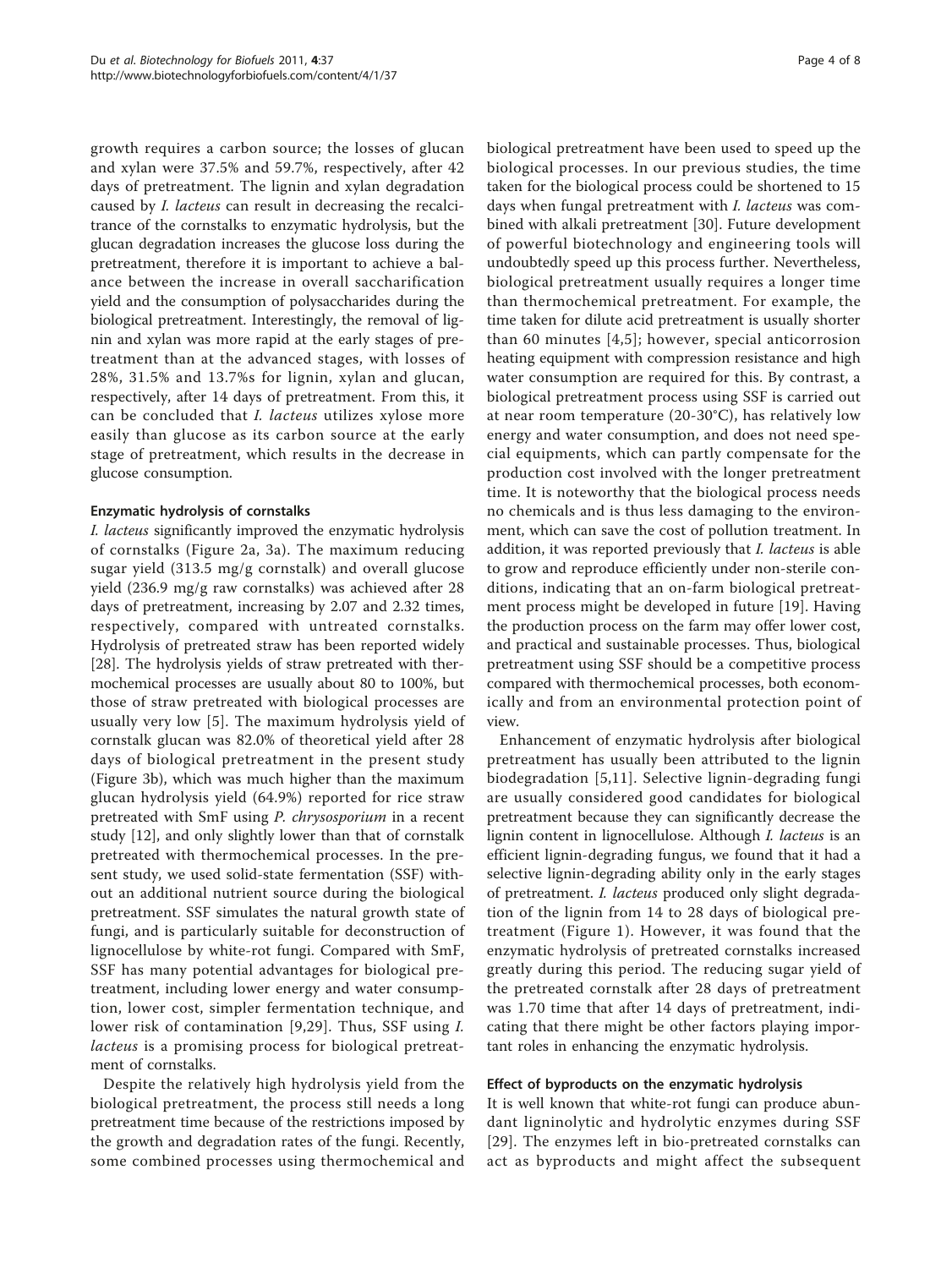enzymatic hydrolysis. We found that the reducing sugar yields of pretreated cornstalks decreased significantly after water-soluble byproducts including enzymes and other metabolites were removed from the cornstalks (Figure 2b). The greatest effect of this removal on the enzymatic hydrolysis of cornstalk was seen after 28 days

of pretreatment; the reducing sugar yield after the removal of byproducts was 200.1 mg/g raw cornstalk, which was only 61.5% of that achieved before the removal of the byproducts.

To evaluate further the effect of these byproducts on enzymatic hydrolysis, cornstalks were hydrolyzed using a

<span id="page-4-0"></span>

Du et al. Biotechnology for Biofuels 2011, 4:37 http://www.biotechnologyforbiofuels.com/content/4/1/37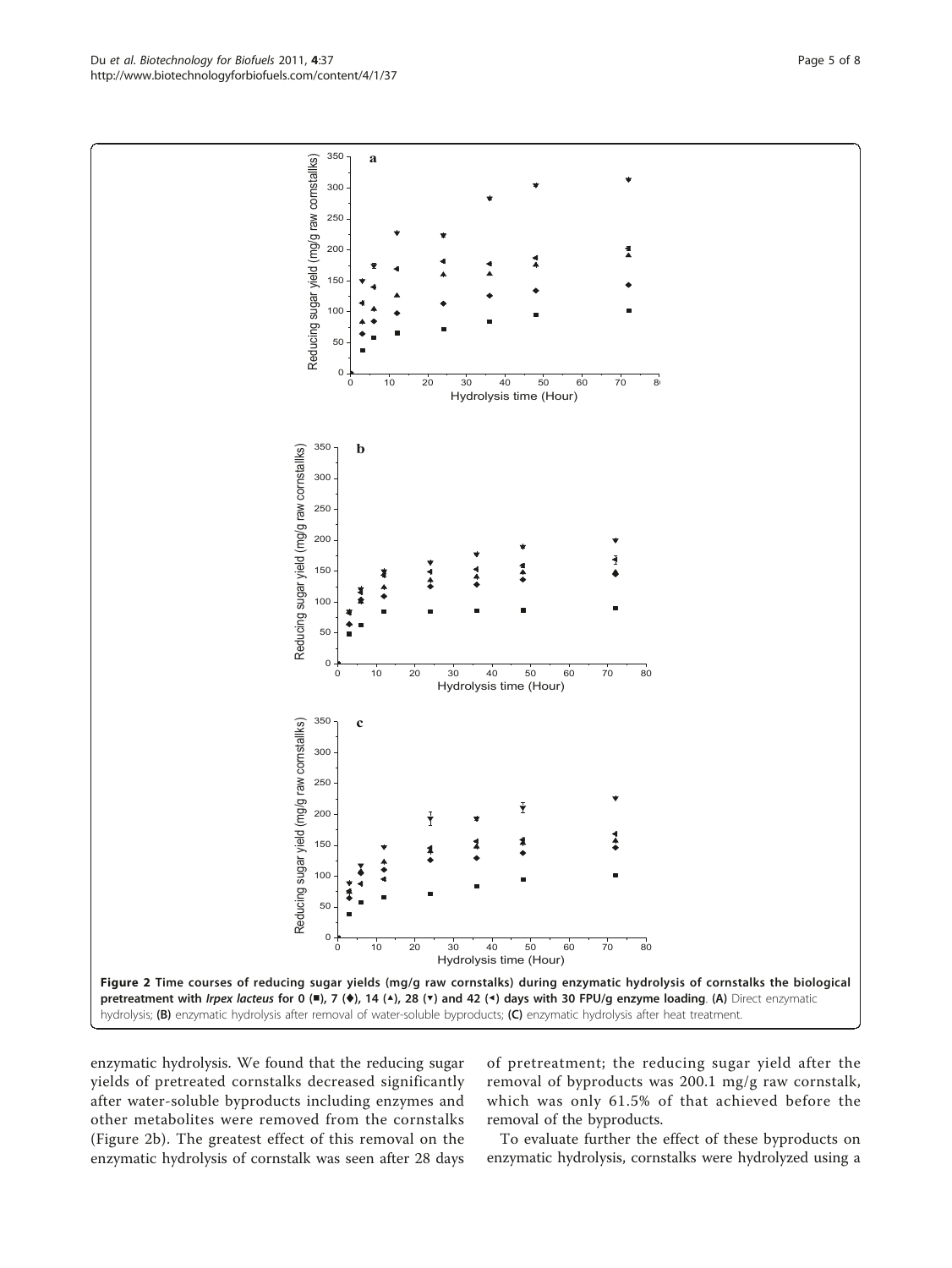<span id="page-5-0"></span>

commercial cellulase preparation and water extract of bio-pretreated cornstalks. The hydrolysis efficiency of cellulase on the cornstalks was improved by addition of the water extract containing byproducts (Figure 4), with reducing sugar yields after enzymatic hydrolysis with water extract being higher than after enzymatic hydrolysis without water extract ( $P < 0.05$ ). The water extract of cornstalks pretreated for 28 days enhanced enzymatic hydrolysis more significantly than other extracts, and the reducing sugar yield increased 32.1% compared with the control. Therefore, the improvement in enzymatic hydrolysis after biological pretreatment with I. lacteus resulted not only from the alteration in the structure of



cornstalks, as with thermochemical pretreatments, but also from the synergy between these byproducts and the cellulase preparation on the subsequent enzymatic hydrolysis.

Enzymes in biological byproducts are usually thermolabile. We found that heat treatment of pretreated cornstalks inactivated the enzymes and decreased the enzymatic hydrolysis significantly, showing that the enzymes in the byproducts were the main factors enhancing the subsequent hydrolysis (Figure [2c](#page-4-0)). However, the reducing sugar yields after heat treatment were higher than those after removal of the water-soluble byproducts. The reducing sugar yield of cornstalks pretreated for 28 days was 226.3 mg/g after heat treatment, which was 1.13 times greater than that after removal of the water-soluble byproducts, indicating that in addition to enzymes, some thermostable constituents produced by I. lacteus might play a role in the enzymatic hydrolysis.

#### Enzyme and iron-reducing activities

Cellulase and xylanase activities were detectable in water extracts of pretreated cornstalks (Table [1](#page-6-0)), indicating that some hydrolytic enzymes remained in the cornstalks after biological pretreatment. Some studies have reported that cellulases produced by I. lacteus and Aspergillus niger have a synergistic effect on the hydrolysis of cellulose [\[31\]](#page-7-0). Thus, the cellulase and xylanase remaining in the cornstalks might contribute to the improvement of subsequent enzymatic hydrolysis. Interestingly, we did not find any activity of Lac, LiP or Mnp in the water extracts of pretreated cornstalks. Our previous study also found no ligninolytic activity during the early stage of SSF with I. lacteus, and only slight LiP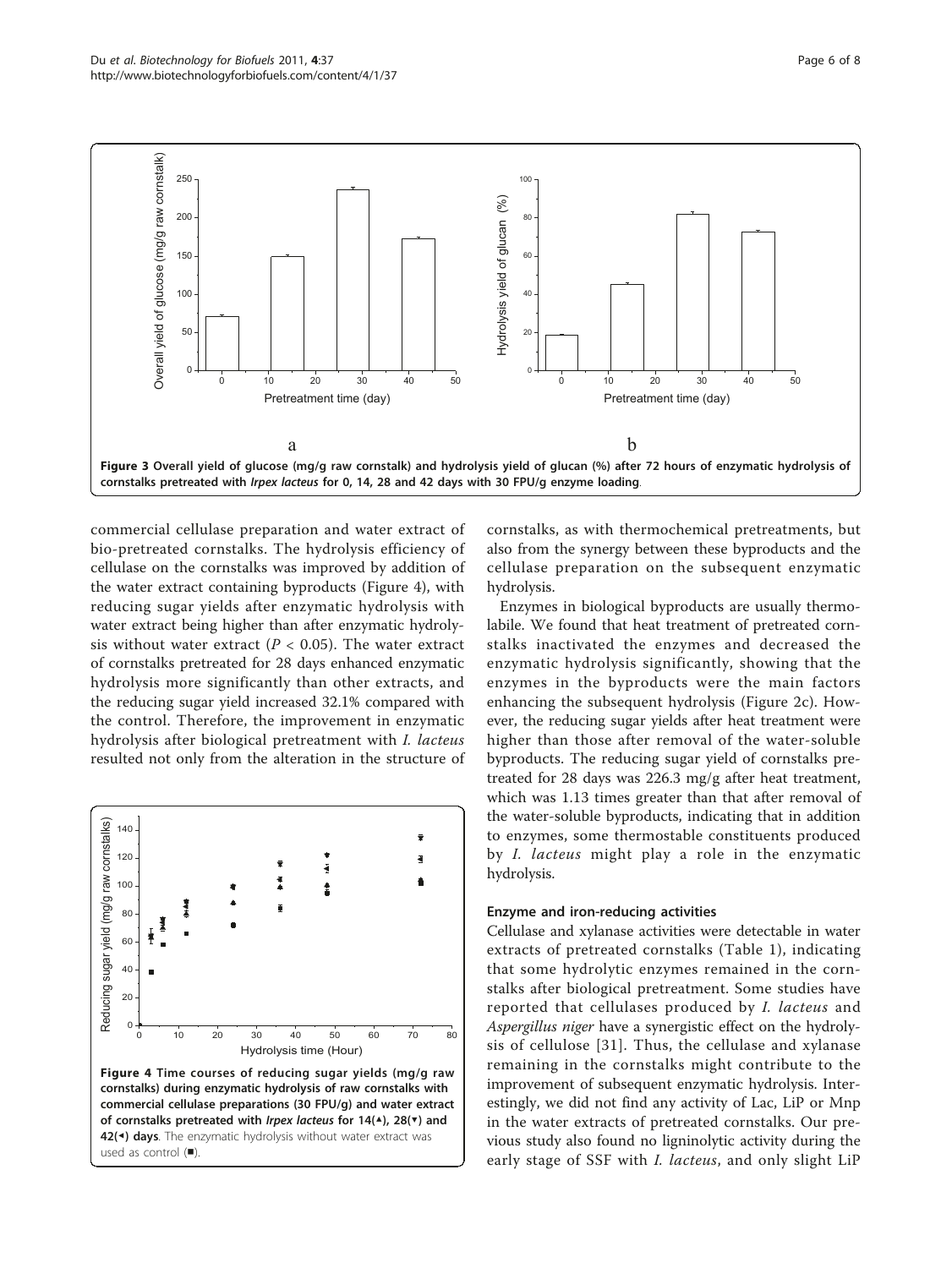Page 7 of 8

| Pretreatment length, days | FPA, FPU/g    | EG, $IU/q$    | CBH, IU/g     | BG, IU/a      | XYL, IU/q     | FeRA, A/min   |  |
|---------------------------|---------------|---------------|---------------|---------------|---------------|---------------|--|
| 14                        | $1.08 + 0.03$ | $1.35 + 0.02$ | $2.72 + 0.05$ | $0.17 + 0.01$ | $4.41 + 0.17$ | $0.17 + 0.01$ |  |
| 28                        | $1.03 + 0.02$ | 1.42 + 0.16   | $2.31 + 0.05$ | $019 + 001$   | $7.40 + 0.07$ | $0.66 + 0.02$ |  |
| 42                        | $1.28 + 0.06$ | $1.65 + 0.11$ | $2.64 + 0.17$ | $0.12 + 0.01$ | $8.33 + 0.20$ | $0.30 + 0.01$ |  |

<span id="page-6-0"></span>Table 1 Specific enzyme activities in the biological pretreated cornstalks

BG =  $\beta$ -glucosidase activity; CBH = cellobiohydrolase; EG = endoglucanase; FeRA = iron-reducing activity; FPU = filter paper unit; XYL = xylanase

activity in the late stage of SSF. However, this result did not indicate that I. lacteus does not produce the ligninolytic enzyme during SSF, because the ligninolytic enzyme produced by I. lacteus can attach to the cell wall of mycelia so that its extraction by water is difficult [[32](#page-7-0)]. The enzymes attaching to mycelia might promote the subsequent enzymatic hydrolysis hydrolysis by removing lignin during this process, but further study is necessary to confirm this assumption.

We were able to detect high iron-reducing activity in the water extracts from pretreated cornstalks, indicating that the byproducts of biological pretreatment included some  $Fe<sup>3+</sup>$  reductants. The highest iron-reducing activity was found in the extract after 28 days of pretreatment.  $Fe<sup>3+</sup>$  reductants play important roles in driving the Fenton reaction, in which  $Fe^{2+}$  and  $H_2O_2$  react to form hydroxyl radicals. Generation of hydroxyl radicals is considered to be related to the lignin degradation and cellulose depolymerization during fungal biodegradation [[19,33](#page-7-0)]. During the subsequent enzymatic hydrolysis of cornstalks, the reductants produced by I. lacteus may act as an indirect source of hydroxyl radicals, resulting in the improvement in enzymatic hydrolysis through oxidation of lignin and depolymerization of cellulose. It is believed that iron-reducing activity is induced by some putative iron reductases. However, we found that some low-molecular-weight metabolites which are not iron reductases, such as aromatic carboxylic acids produced by white-rot fungi, might be involved in the reduction of  $Fe^{3+}[27]$  $Fe^{3+}[27]$  $Fe^{3+}[27]$ . These metabolites might be thermostable constituents in the byproducts, which enhance the enzymatic hydrolysis.

# Conclusion

Irpex lacteus is a promising white-rot fungus for biological pretreatment of cornstalks. The maximum glucan hydrolysis yield of 82% can be obtained after 28 days of biological pretreatment. The byproducts from biological pretreatment play important roles in enhancing the subsequent enzymatic hydrolysis. The removal of watersoluble byproducts from pretreated cornstalks can result in a large decrease in the subsequent enzymatic hydrolysis required. The promoting effect of byproducts on the hydrolysis may contribute to the level of hydrolytic enzymes and iron-reducing compounds left in the cornstalks after biological pretreatment.

#### Acknowledgements

We thank the Centre of Analysis and Test of Huazhong University of Science and Technology for HPLC analysis. This study was supported by the National Basic Research Program (2007CB210201) and National Science Foundation of China (30901137).

#### Authors' contributions

WD designed and carried out experiments, analyzed the results and wrote the manuscript. HY and XZ analyzed the results, and revised the manuscript. LS and JZ coordinated the full study. CW and FM helped to analyze data, and participated in the manuscript editing. All authors read and approved the final manuscript.

#### Competing interests

The authors declare that they have no competing interests.

Received: 24 July 2011 Accepted: 11 October 2011 Published: 11 October 2011

#### References

- 1. Kamm B, Kamm M: Biorefineries-multi product processes. Adv Biochem Engin/Biotechnol 2007, 105:175-204.
- 2. Himmel ME, Ding S, Johnson DK, Adney WS, Nimlos MR, Brady JW, Foust TD: [Biomass recalcitrance: engineering plants and enzymes for](http://www.ncbi.nlm.nih.gov/pubmed/17289988?dopt=Abstract) [biofuels production.](http://www.ncbi.nlm.nih.gov/pubmed/17289988?dopt=Abstract) Science 2007, 315:804-807.
- 3. Chandra R, Bura R, Mabee W, Berlin A, Pan X, Saddler J: Substrate pretreatment: the key to effective enzymatic hydrolysis of lignocellulosics? Biofuels 2007, 108:67-93.
- 4. Yang B, Wyman CE: Pretreatment: the key to unlocking low-cost cellulosic ethanol. Biofuels, Bioproducts and Biorefining 2008, 2:26-40.
- 5. Sun Y, Cheng J: [Hydrolysis of lignocellulosic materials for ethanol](http://www.ncbi.nlm.nih.gov/pubmed/12058826?dopt=Abstract) [production: a review.](http://www.ncbi.nlm.nih.gov/pubmed/12058826?dopt=Abstract) Bioresource Technology 2002, 83:1-11
- 6. Zhang X, Yu H, Huang H, Liu Y: Evaluation of biological pretreatment with white rot fungi for the enzymatic hydrolysis of bamboo culms. International Biodeterioration and Biodegradation 2007, 60:159-164.
- 7. Öhgren K, Bengtsson O, Gorwa-Grauslund MF, Galbe M, Hahn-Hägerdal B, Zacchi G: [Simultaneous saccharification and co-fermentation of glucose](http://www.ncbi.nlm.nih.gov/pubmed/16828190?dopt=Abstract) [and xylose in steam-pretreated corn stover at high fiber content with](http://www.ncbi.nlm.nih.gov/pubmed/16828190?dopt=Abstract) [Saccharomyces cerevisiae](http://www.ncbi.nlm.nih.gov/pubmed/16828190?dopt=Abstract) TMB3400. J Biotechnol 2006, 126:488-498.
- 8. Carvalheiro F, Duarte LC, Lopes S, Parajó JC, Pereira H, Gírio FM: Evaluation of the detoxification of brewery's spent grain hydrolysate for xylitol production by Debaryomyces hansenii CCMI 941. Process Biochem 2005, 40:1215-1223.
- 9. Chen S, Zhang X, Singh D, Yu H, Yang X: Biological pretreatment of lignocellulosics: potential, progress and challenges. Biofuels 2010, 1:177-199.
- 10. Jönsson LJ, Palmqvist E, Nilvebrant NO, Hahn-Hägerdal B: Detoxification of wood hydrolysates with laccase and peroxidase from the white-rot fungus Trametes versicolor. Appl Microbiol Biot 1998, 49:691-697.
- 11. Taniguchi M, Suzuki H, Watanabe D, Sakai K, Hoshino K, Tanaka T: [Evaluation of pretreatment with](http://www.ncbi.nlm.nih.gov/pubmed/16473773?dopt=Abstract) Pleurotus ostreatus for enzymatic [hydrolysis of rice straw.](http://www.ncbi.nlm.nih.gov/pubmed/16473773?dopt=Abstract) J Biosci Bioeng 2005, 100:637-643.
- 12. Bak JS, Ko JK, Choi I, Park Y, Seo J, Kim KH: [Fungal pretreatment of](http://www.ncbi.nlm.nih.gov/pubmed/19591194?dopt=Abstract) lignocellulose by [Phanerochaete chrysosporium](http://www.ncbi.nlm.nih.gov/pubmed/19591194?dopt=Abstract) to produce ethanol from [rice straw.](http://www.ncbi.nlm.nih.gov/pubmed/19591194?dopt=Abstract) Biotechnol Bioeng 2009, 104:471-482.
- 13. Yu H, Guo G, Zhang X, Yan K, Xu C: The effect of biological pretreatment with the selective white-rot fungus Echinodontium taxodii on enzymatic